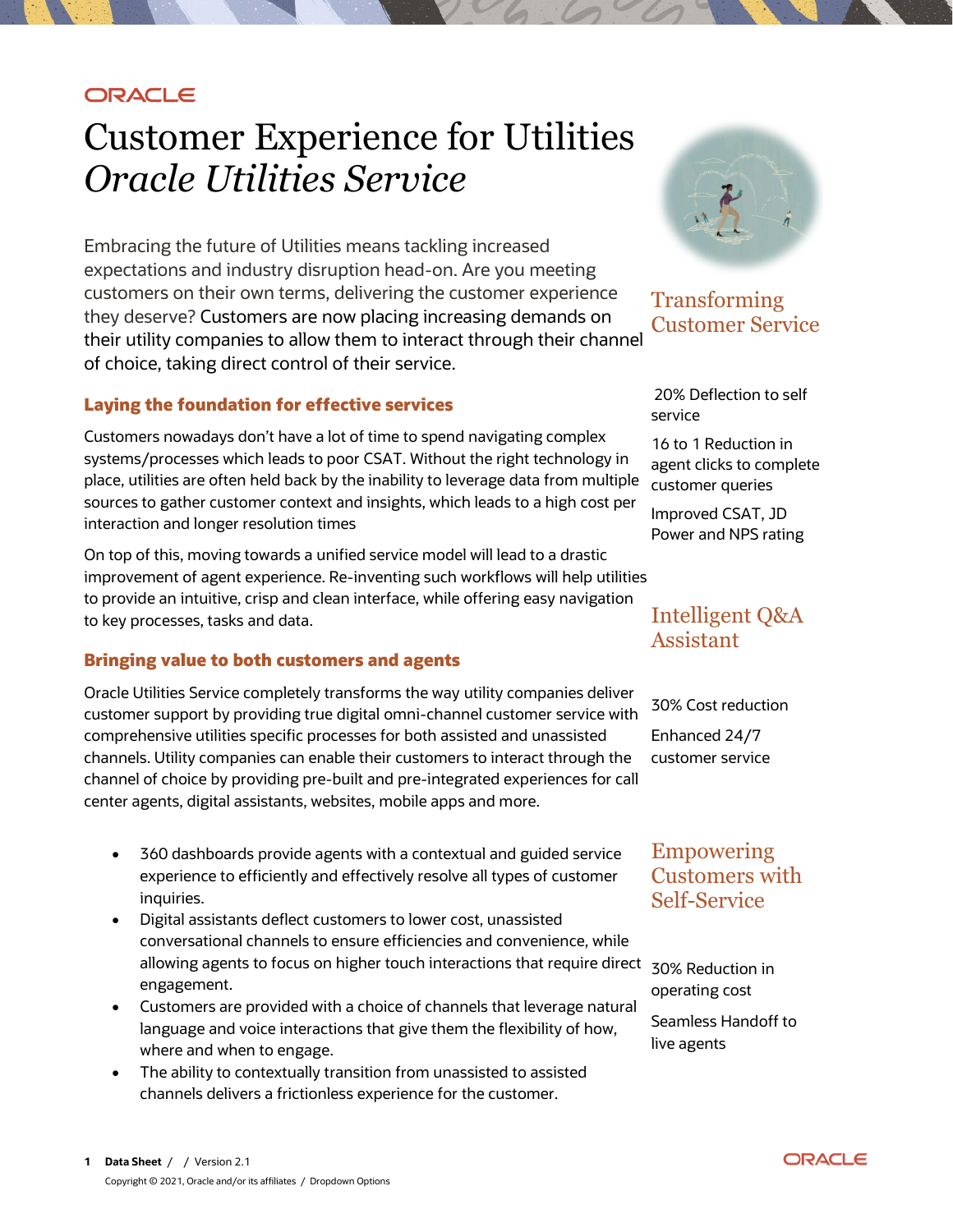#### **Utilities industry service specifics in a single platform**



Oracle Utilities Service provides a complete integrated end-to-end offering specifically for utilities, integrating front and back office, into a single solution. It leverages Oracle's Redwood design patterns delivering a modern, efficient agent desktop, improving agent productivity and the employee experience, as well as customer interface and interaction capabilities. Core features include:

- A digital omni-channel customer service offering specifically designed for utility companies
- Proactive and guided service experiences through unassisted & assisted channels
- Intelligent customer 360 dashboards delivering context-aware information and AI-based guidance on the next best action for each customer, feature rich core capabilities including knowledge management, routing & queuing, SLA management, policy automation, case management
- Next-gen agent user experience leveraging Oracle's Redwood design patterns
- API first approach supports the introduction of new channels and integration into non-Oracle engagement channels or systems of record